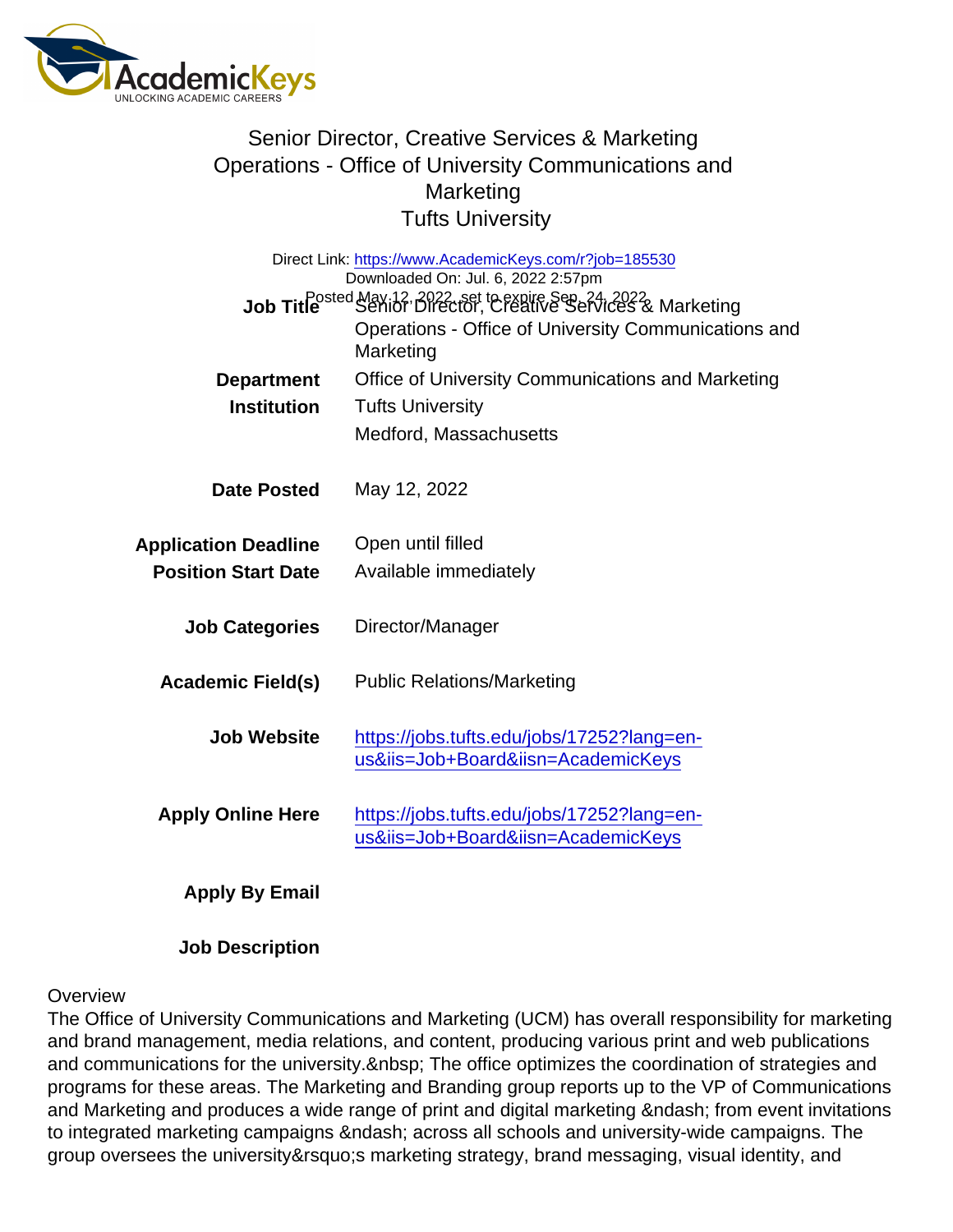## Senior Director, Creative Services & Marketing Operations - Office of University Communications and **Marketing** Tufts University

Direct Link: <https://www.AcademicKeys.com/r?job=185530> Downloaded On: Jul. 6, 2022 2:57pm

directs marketing and lead-gene<del>Pมั่</del>tfon *Campaign*s fot support awa*reness*, enrollment, and fundraising efforts.

What You'll Do

The Senior Director leads the design, production, and marketing systems teams to maximize design and digital solutions that help meet university and school revenue goals across enrollment and advancement, engage current audiences to deepen their affinity with Tufts, and identify new audiences to grow overall brand awareness and interest in Tufts' offerings. A senior manager on the marketing and branding team, the Senior Director works closely with the UCM leadership team to improve processes, develop creative solutions, and drive the future success of marketing and communications efforts.

 Essential Functions:

Manages a team of designers, developers, production staff, and project managers who partner with strategy and content teams on marketing and communications campaigns. Provides leadership and direction for staff, managing performance to goals, providing opportunities for growth and development, and effectively managing and communicating about job performance and improvement Manages operating budgets, oversees systems and processes, and works with UCM leadership to maximize efficiency and creative output to serve all areas of the university. Proactively recommends systems and technical improvements to create a better experience for audiences, and a better partnership with stakeholders

Builds a leading marketing infrastructure for UCM, that is scalable, addresses business goals, and meets/exceeds stakeholder needs

Partners with UCM senior leadership on planning and executing large-scale university-wide initiatives, ranging from campaign events to supporting presidential priorities

What We're Looking For Basic Requirements:

Knowledge and skills as typically acquired through completion of Bachelor's degree Superior written and oral communications skills

Superior systems thinking skills and attention to detail

Superior presentation skills and comfort with reporting out to senior leadership

15+ years of creative services and operations experience, including managing teams

Preferred Qualificiations: